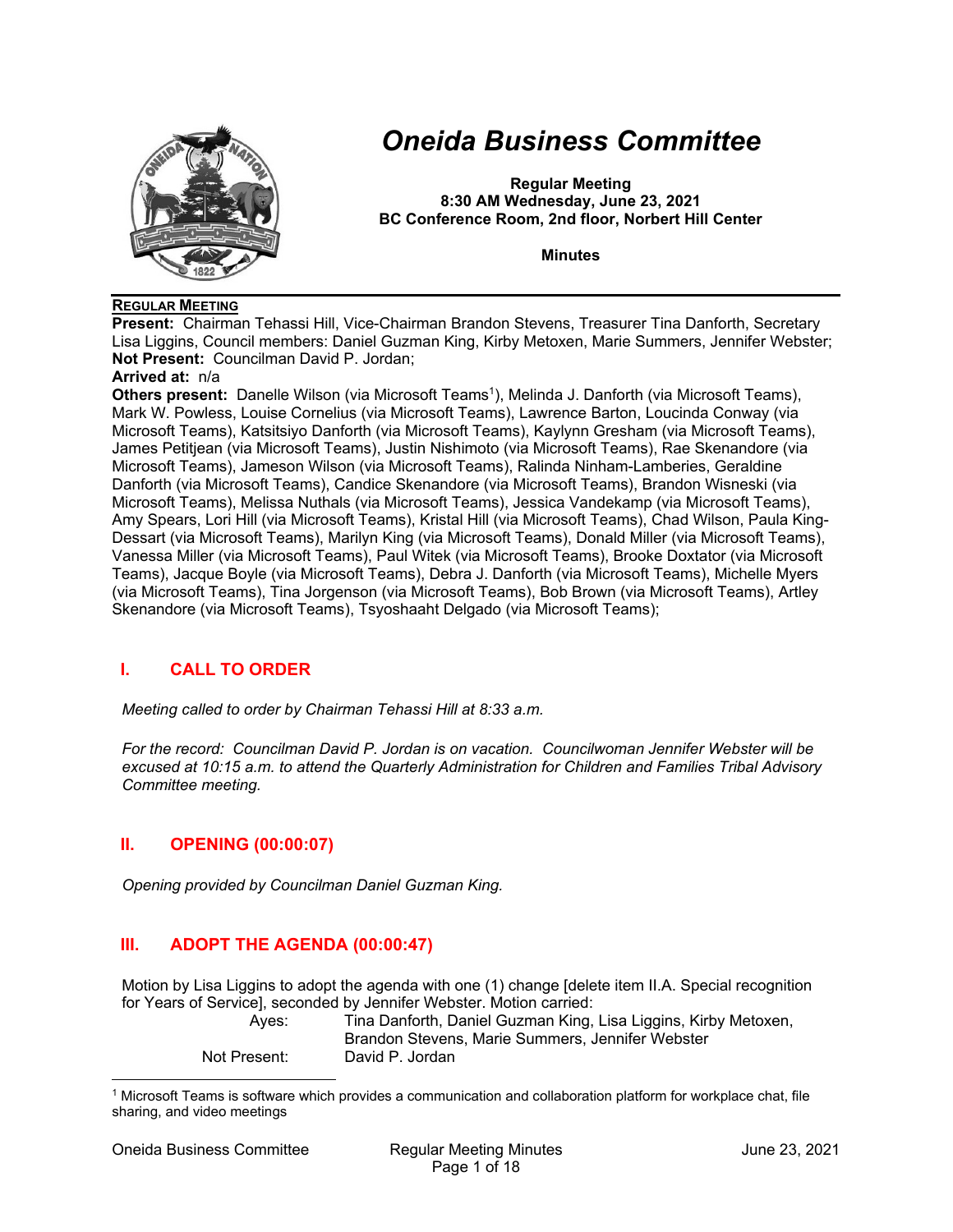## **IV. MINUTES**

**A. Approve the revised March 24, 2021, regular Business Committee meeting minutes (00:01:40)** 

Sponsor: Lisa Liggins, Secretary

Motion by Lisa Liggins to approve the revised March 24, 2021, regular Business Committee meeting minutes, seconded by Jennifer Webster. Motion carried:

 Ayes: Tina Danforth, Daniel Guzman King, Lisa Liggins, Kirby Metoxen, Brandon Stevens, Marie Summers, Jennifer Webster

Not Present: David P. Jordan

**B. Approve the May 26, 2021, regular Business Committee meeting minutes (00:01:55)** 

Sponsor: Lisa Liggins, Secretary

Motion by Jennifer Webster to approve the May 26, 2021, regular Business Committee meeting minutes, seconded by Lisa Liggins. Motion carried:

| Ayes:        | Tina Danforth, Daniel Guzman King, Lisa Liggins, Kirby Metoxen, |
|--------------|-----------------------------------------------------------------|
|              | Brandon Stevens, Marie Summers, Jennifer Webster                |
| Not Present: | David P. Jordan                                                 |

**C. Approve the June 9, 2021, regular Business Committee meeting minutes (00:02:16)**  Sponsor: Lisa Liggins, Secretary

Motion by Lisa Liggins to approve the June 9, 2021, regular Business Committee meeting minutes, seconded by Jennifer Webster. Motion carried:

| Ayes:        | Tina Danforth, Daniel Guzman King, Lisa Liggins, Kirby Metoxen, |
|--------------|-----------------------------------------------------------------|
|              | Brandon Stevens, Marie Summers, Jennifer Webster                |
| Not Present: | David P. Jordan                                                 |

# **V. RESOLUTIONS**

**A. Adopt resolution entitled Support Partnership with the Menominee Indian Tribe of Wisconsin and Authorize Participation in the USDA Food Distribution Program on Indian Reservations Demonstration Project for Indian Organizations (00:02:40)**  Sponsor: Daniel Guzman King, Councilman

Motion by Jennifer Webster to adopt resolution 06-23-21-A Support Partnership with the Menominee Indian Tribe of Wisconsin and Authorize Participation in the USDA Food Distribution Program on Indian Reservations Demonstration Project for Indian Organizations, seconded by Marie Summers. Motion carried:

| Ayes:        | Tina Danforth, Daniel Guzman King, Lisa Liggins, Kirby Metoxen, |
|--------------|-----------------------------------------------------------------|
|              | Brandon Stevens, Marie Summers, Jennifer Webster                |
| Not Present: | David P. Jordan                                                 |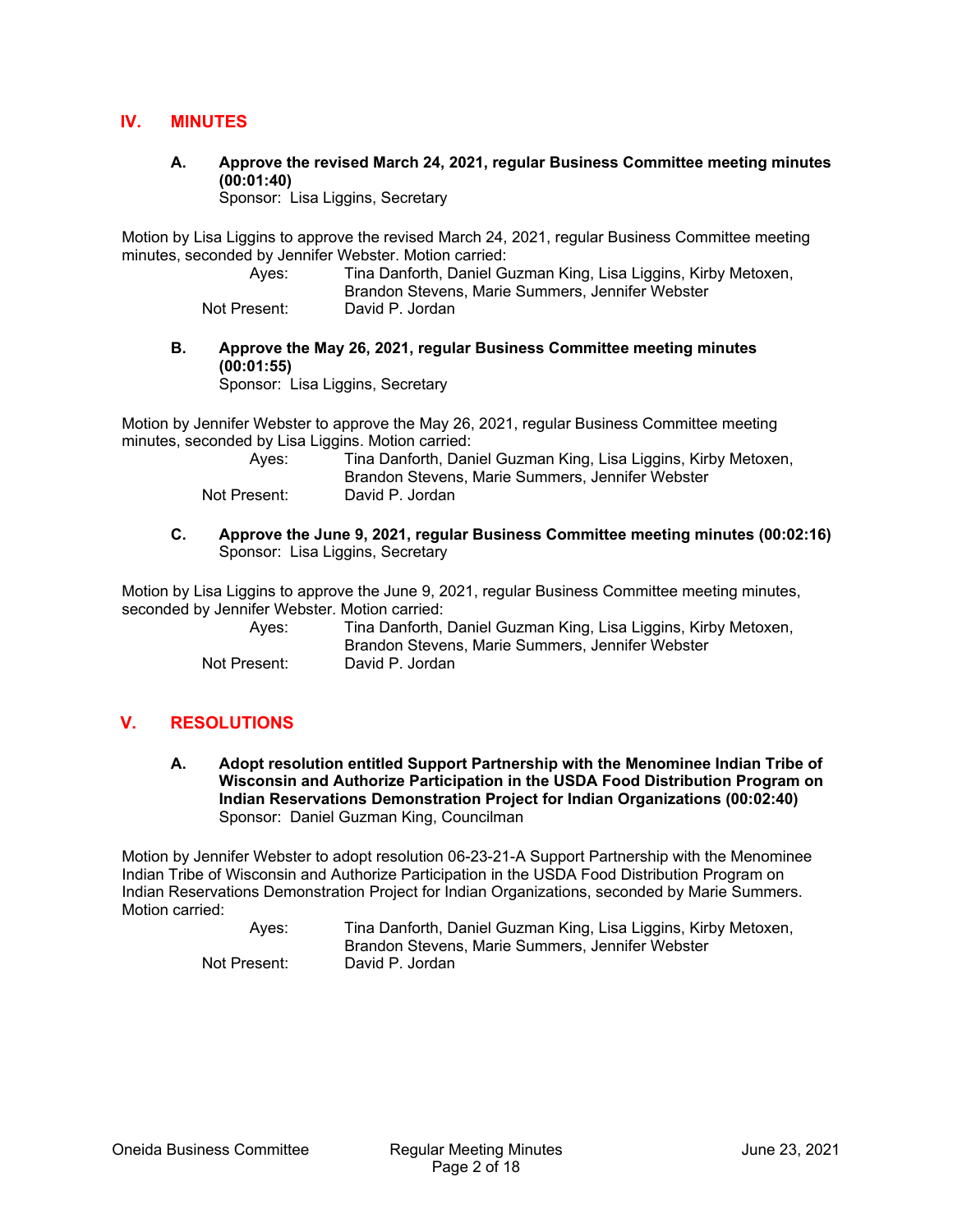**B. Adopt resolution entitled Extension of Declaration of Public Health State of Emergency Until September 9, 2021 (00:06:58)**  Sponsor: Tehassi Hill, Chairman

*Councilman Kirby Metoxen left at 9:17 a.m.* 

*Councilman Kirby Metoxen returned at 9:20 a.m.* 

Motion by Tina Danforth to deny the resolution entitled Extension of Declaration of Public Health State of Emergency Until September 9, 2021, seconded by Marie Summers. Motion failed:

| Aves:        | Tina Danforth, Marie Summers                                      |
|--------------|-------------------------------------------------------------------|
| Opposed:     | Daniel Guzman King, Lisa Liggins, Kirby Metoxen, Brandon Stevens, |
|              | Jennifer Webster                                                  |
| Not Present: | David P. Jordan                                                   |

*For the record: Secretary Lisa Liggins stated I opposed the motion to deny the resolution because I believe we do not have enough information on the unintended consequences of ending the public health state of emergency.* 

Motion by Lisa Liggins to adopt resolution 06-23-21-B Extension of Declaration of Public Health State of Emergency Until September 9, 2021, as amended<sup>2</sup>, seconded by Jennifer Webster. Motion carried:

| Aves:        | Tina Danforth, Daniel Guzman King, Lisa Liggins, Kirby Metoxen,<br>Marie Summers, Jennifer Webster |
|--------------|----------------------------------------------------------------------------------------------------|
| Abstained:   | Brandon Stevens                                                                                    |
| Not Present: | David P. Jordan                                                                                    |

 Amendment to the main motion by Tina Danforth to change September 9, 2021, to July 28, 2021, seconded by Kirby Metoxen. Motion carried:

| Aves:        | Tina Danforth, Tehassi Hill, Kirby Metoxen, Marie Summers |
|--------------|-----------------------------------------------------------|
| Opposed:     | Daniel Guzman King, Brandon Stevens, Jennifer Webster     |
| Abstained:   | Lisa Liggins                                              |
| Not Present: | David P. Jordan                                           |
|              |                                                           |

Motion by Lisa Liggins to send the discussion regarding the Public Health State of Emergency, the associated declarations, the program impacts, and the need for concrete, measurable criteria for determining if another extension is needed to the July 20, 2021, BC work session; to direct all BC direct reports to submit reports which include impacts, pros and cons; to direct the General Manager to provide a report regarding programming impacts and a recommendation regarding programming; to direct the Community/Public Health Officer to provide information regarding what the concrete, measurable criteria will be moving forward for determining if another extension is needed; and that all the reports/requests be submitted to the BC work session e-mail by close of business on July 14, 2021, seconded by Jennifer Webster. Motion carried:

Tina Danforth, Daniel Guzman King, Lisa Liggins, Kirby Metoxen, Brandon Stevens, Marie Summers, Jennifer Webster Not Present: David P. Jordan

<sup>2</sup> With the approved amendment to the main motion, the resolution number/name is: 06-23-21-B Extension of Declaration of Public Health State of Emergency Until July 28, 2021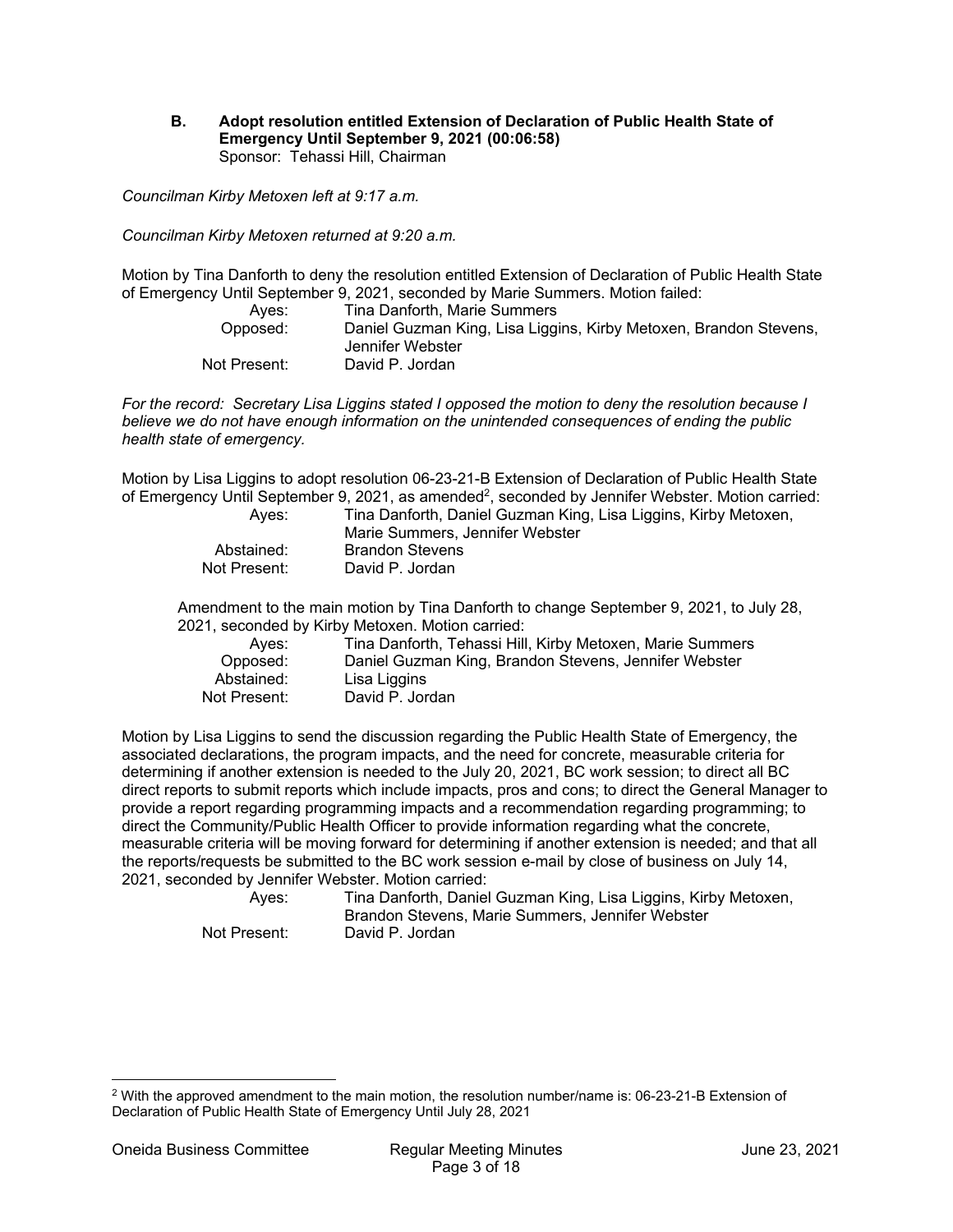Motion by Lisa Liggins to send the discussion regarding the Nation's telecommuting policy to the July 20, 2021, BC work session; to direct all BC direct reports to submit reports which include impacts, pros and cons; to direct the HR Area Manager and Gaming General Manager to work with Time and Attendance to submit a report on telecommuting use by employees; and that all the reports/requests be submitted to the BC work session e-mail by close of business on July 14, 2021, seconded by Tina Danforth. Motion carried:

 Ayes: Tina Danforth, Daniel Guzman King, Lisa Liggins, Kirby Metoxen, Brandon Stevens, Marie Summers, Jennifer Webster Not Present: David P. Jordan

**C. Adopt resolution entitled Amendment # 1 to the American Rescue Plan Act of 2021 Investment Allocation to Direct Membership Assistance (01:22:18); (02:42:40)**  Sponsor: Jo Anne House, Chief Counsel

Motion by Brandon Stevens to adopt resolution 06-23-21-C Amendment # 1 to the American Rescue Plan Act of 2021 Investment Allocation to Direct Membership Assistance, seconded by Lisa Liggins. Motion carried:

| Aves:        | Tina Danforth, Lisa Liggins, Kirby Metoxen, Brandon Stevens, Marie<br>Summers, Jennifer Webster |
|--------------|-------------------------------------------------------------------------------------------------|
| Opposed:     | Daniel Guzman King                                                                              |
| Not Present: | David P. Jordan                                                                                 |

*Councilwoman Jennifer Webster left at 10:18 a.m. to attend the Quarterly Administration for Children and Families Tribal Advisory Committee meeting.* 

Motion by Lisa Liggins to direct the Chief Financial Officer to provide an update regarding the status of the FRF Office and the lost revenue formula to the July 14, 2021, regular Business Committee meeting agenda, seconded by Kirby Metoxen. Motion carried:

| Ayes:        | Tina Danforth, Daniel Guzman King, Lisa Liggins, Kirby Metoxen, |
|--------------|-----------------------------------------------------------------|
|              | Brandon Stevens, Marie Summers                                  |
| Not Present: | David P. Jordan. Jennifer Webster                               |

*Item V.D. was addressed next.* 

Motion by Lisa Liggins to amend resolution 06-23-21-C by striking "and file an application on or before midnight on January 1, 2022" from lines 55 and 56, seconded by Marie Summers. Motion carried:

| Ayes:        | Tina Danforth, Lisa Liggins, Kirby Metoxen, Marie Summers |
|--------------|-----------------------------------------------------------|
| Abstained:   | Daniel Guzman King                                        |
| Not Present: | David P. Jordan, Brandon Stevens, Jennifer Webster        |

*Item VI.A. is re-addressed next.* 

**D. Adopt resolution entitled Oneida Nation Pre-Disaster Mitigation Plan 2020-2025 (01:46:34)** 

Sponsor: Kaylynn Gresham, Director/Emergency Management

*Councilman Daniel Guzman King left at 10:19 a.m.* 

Motion by Lisa Liggins to adopt resolution 06-23-21-D Oneida Nation Pre-Disaster Mitigation Plan 2020-2025 and authorize the Law Office to make the requested changes to the Historical Summary section on pages 2-1 and 2-2 of the plan, seconded by Brandon Stevens. Motion carried:

| Ayes:        | Tina Danforth, Lisa Liggins, Kirby Metoxen, Brandon Stevens, Marie |
|--------------|--------------------------------------------------------------------|
|              | <b>Summers</b>                                                     |
| Not Present: | Daniel Guzman King, David P. Jordan, Jennifer Webster              |

Oneida Business Committee Regular Meeting Minutes June 23, 2021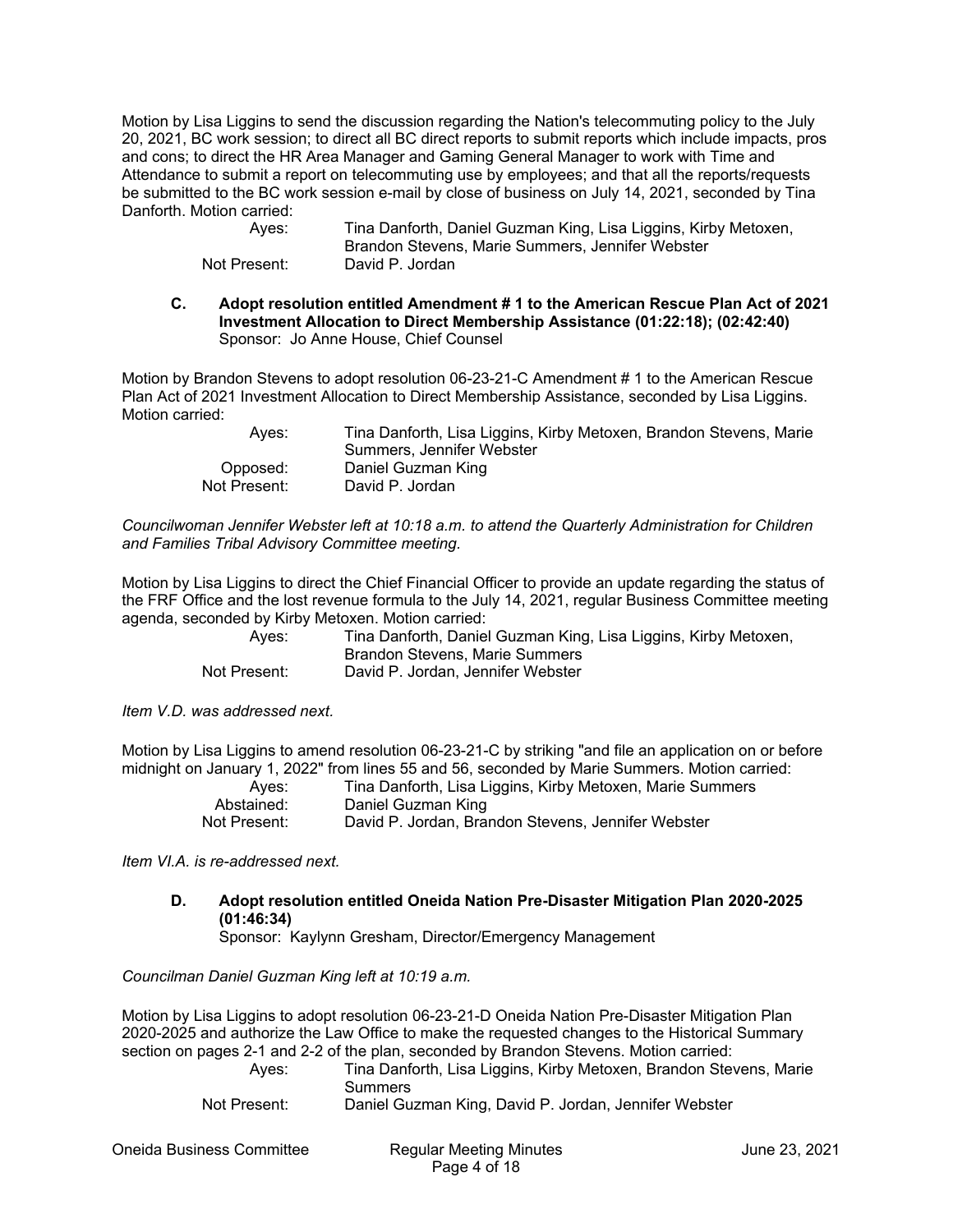## **VI. APPOINTMENTS**

**A. Determine next steps regarding one (1) vacancy - Oneida Trust Enrollment Committee (01:49:43); (02:43:53)**  Sponsor: Lisa Liggins, Secretary

Motion by Lisa Liggins to defer this item until after executive session, seconded by Kirby Metoxen. Motion carried:

 Ayes: Tina Danforth, Lisa Liggins, Kirby Metoxen, Brandon Stevens, Marie **Summers** Not Present: Daniel Guzman King, David P. Jordan, Jennifer Webster

*Item VI.B. was addressed next.* 

Motion by Lisa Liggins to accept the selected the applicant and appoint William Gollnick to the Oneida Trust Enrollment Committee with a term ending July 31, 2022, seconded by Marie Summers. Motion carried:

| Ayes:        | Tina Danforth, Daniel Guzman King, Lisa Liggins, Kirby Metoxen, |
|--------------|-----------------------------------------------------------------|
|              | Marie Summers                                                   |
| Not Present: | David P. Jordan, Brandon Stevens, Jennifer Webster              |

*Item VI.B. was re-addressed next.* 

**B. Determine next steps regarding ten (10) alternates - Oneida Election Board (01:50:10); (02:44:42)**  Sponsor: Lisa Liggins, Secretary

Motion by Lisa Liggins to defer this item until after executive session, seconded by Kirby Metoxen. Motion carried:

> Ayes: Tina Danforth, Lisa Liggins, Kirby Metoxen, Brandon Stevens, Marie **Summers** Not Present: Daniel Guzman King, David P. Jordan, Jennifer Webster

*Item VII.A.1. was addressed next.* 

Motion by Lisa Liggins to approve accept the selected the applicants and appoint Ramona Salinas, Clarissa Reyes, Keenan Skenandore, Linda Langen, Kathryn LaRoque, Rosa Laster, and Teresa Schuman as alternates on the Oneida Election Board with terms that will end when the 2021 special election results are declared official, seconded by Tina Danforth. Motion carried:

| Ayes:        | Tina Danforth, Daniel Guzman King, Lisa Liggins, Kirby Metoxen, |
|--------------|-----------------------------------------------------------------|
|              | Marie Summers                                                   |
| Not Present: | David P. Jordan, Brandon Stevens, Jennifer Webster              |

*Item IX.E. was addressed next.*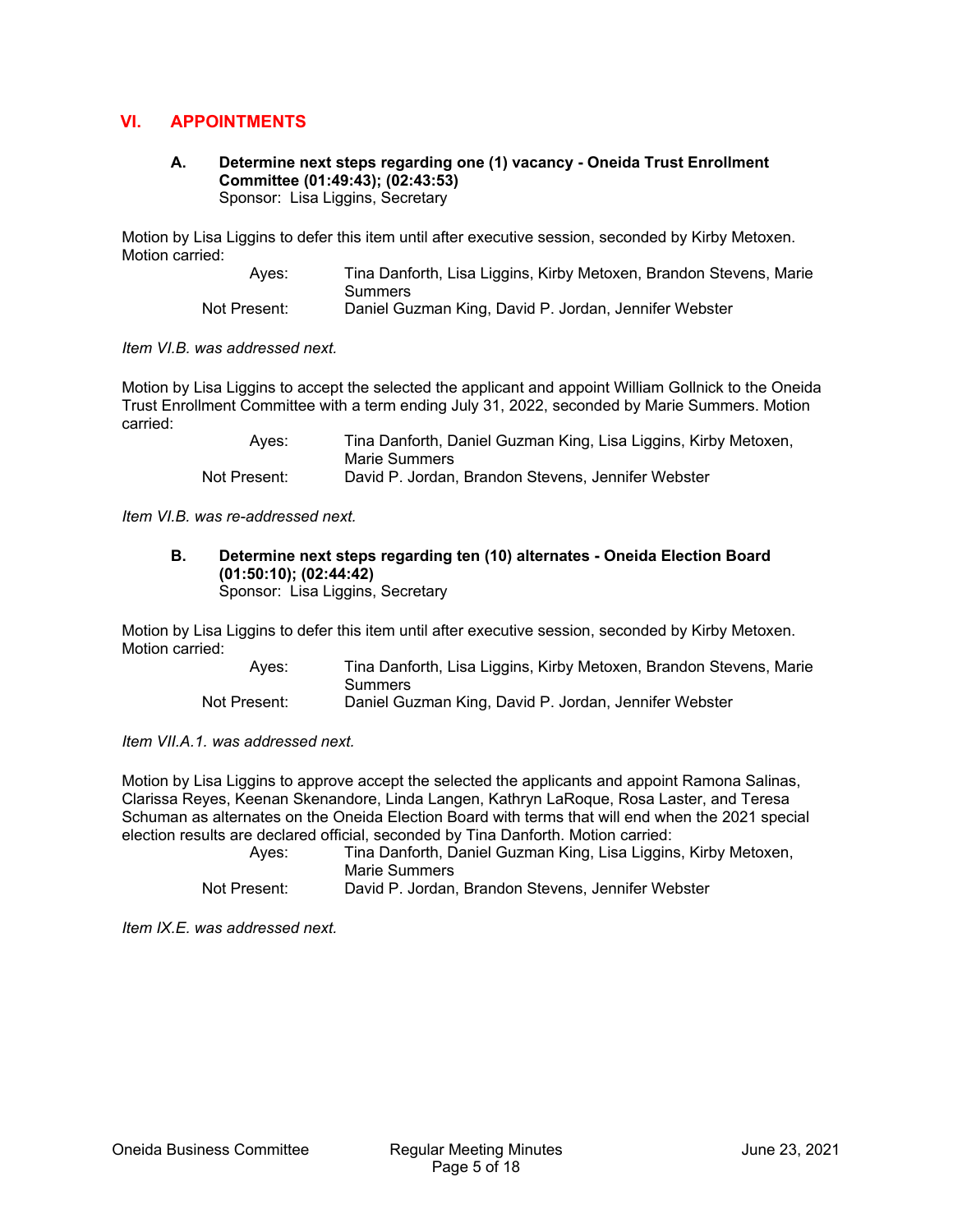## **VII. STANDING COMMITTEES**

#### **A. COMMUNITY DEVELOPMENT PLANNING COMMITTEE**

**1. Accept the May 6, 2021, regular Community Development Planning Committee meeting minutes (01:50:32)**  Sponsor: Brandon Stevens, Vice-Chairman

Motion by Lisa Liggins to accept the May 6, 2021, regular Community Development Planning Committee meeting minutes, seconded by Marie Summers. Motion carried:

 Ayes: Tina Danforth, Lisa Liggins, Kirby Metoxen, Brandon Stevens, Marie Summers

Not Present: Daniel Guzman King, David P. Jordan, Jennifer Webster

#### **B. FINANCE COMMITTEE**

**1. Accept the June 1, 2021, regular Finance Committee meeting minutes (01:50:49)**  Sponsor: Tina Danforth, Treasurer

Motion by Kirby Metoxen to accept the June 1, 2021, regular Finance Committee meeting minutes, seconded by Lisa Liggins. Motion carried:

 Ayes: Tina Danforth, Lisa Liggins, Kirby Metoxen, Brandon Stevens, Marie **Summers** 

Not Present: Daniel Guzman King, David P. Jordan, Jennifer Webster

**2. Accept the June 14, 2021, regular Finance Committee meeting minutes (01:51:10)** 

Sponsor: Tina Danforth, Treasurer

Motion by Marie Summers to accept the June 14, 2021, regular Finance Committee meeting minutes, seconded by Kirby Metoxen. Motion carried:

 Ayes: Tina Danforth, Lisa Liggins, Kirby Metoxen, Brandon Stevens, Marie **Summers** 

Not Present: Daniel Guzman King, David P. Jordan, Jennifer Webster

## **VIII. TRAVEL REQUESTS**

**A. Approve the travel request in accordance with §219.16-1 - Up to six (6) Oneida individuals - 2021 Special Election - Milwaukee, WI - July 9-11, 2021 (01:51:31)**  Sponsor: Candace House, Chair/Oneida Election Board

Motion by Lisa Liggins to approve the travel request in accordance with §219.16-1 for up to six (6) individuals to attend the 2021 Special Election in Milwaukee, WI - July 9-11, 2021, seconded by Marie Summers. Motion carried:

| Aves:        | Tina Danforth, Lisa Liggins, Kirby Metoxen, Brandon Stevens, Marie |
|--------------|--------------------------------------------------------------------|
|              | <b>Summers</b>                                                     |
| Not Present: | Daniel Guzman King, David P. Jordan, Jennifer Webster              |

*For the record: Councilman Kirby Metoxen stated at times the Oneida Election Board uses some Oneidas from the Milwaukee area, so although they're saying six, there may be only two or three from here because they get people from the Milwaukee area that applied for alternates.*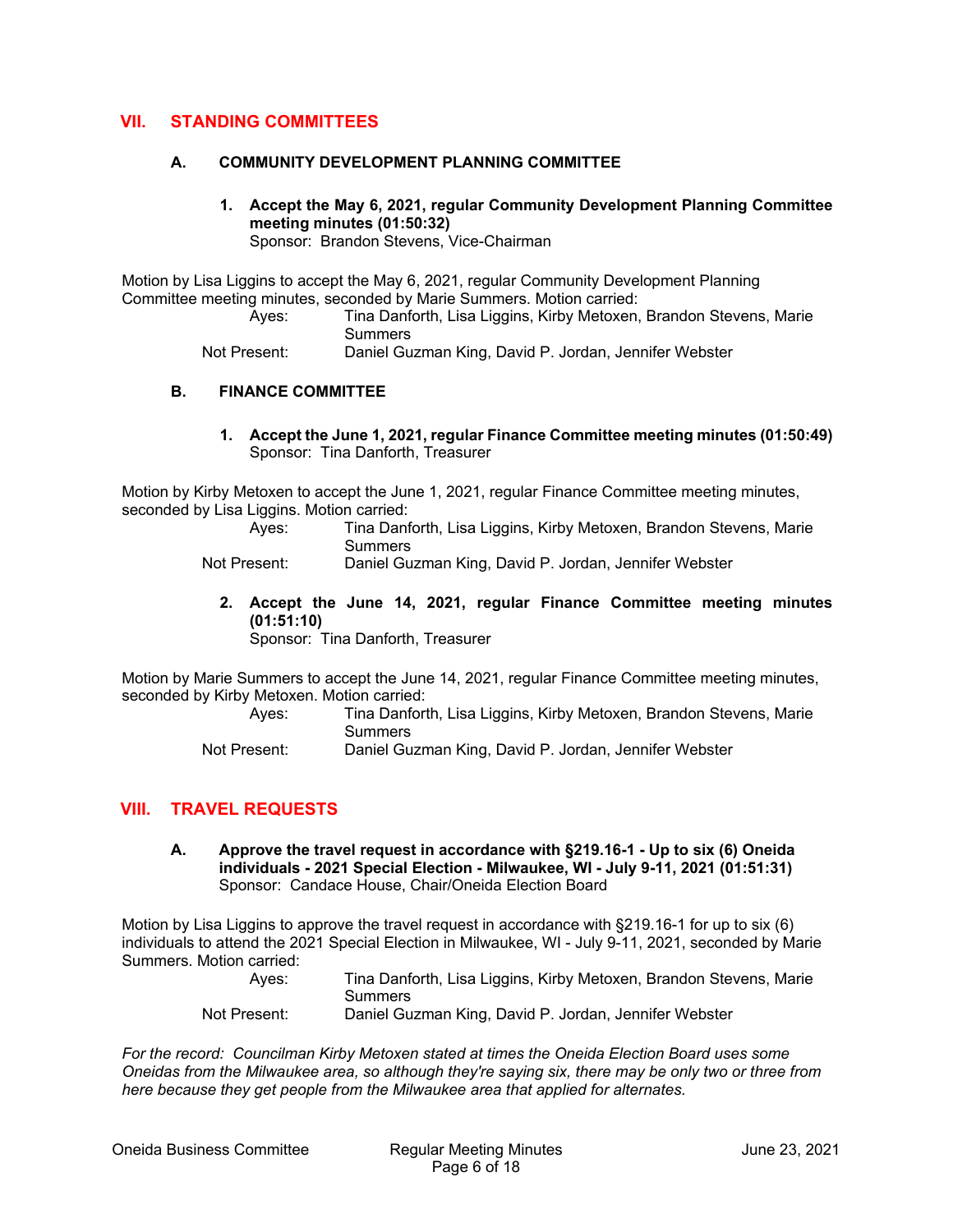**B. Approve the travel request - Vice-Chairman Brandon Stevens - National Indian Gaming Tradeshow & Convention - Las Vegas, NV - July 18-23, 2021 (01:53:48)**  Sponsor: Brandon Stevens, Vice-Chairman

*Councilman Daniel Guzman King returned at 10:30 a.m.* 

Motion by Kirby Metoxen to approve the travel request for Vice-Chairman Brandon Stevens to attend the National Indian Gaming Tradeshow & Convention in Las Vegas, NV - July 18-23, 2021, noting this travel is being paid for by NIGA and not using tribal contribution, seconded by Lisa Liggins. Motion carried:

> Ayes: Tina Danforth, Daniel Guzman King, Lisa Liggins, Kirby Metoxen, Brandon Stevens, Marie Summers Not Present: David P. Jordan, Jennifer Webster

## **IX. NEW BUSINESS**

**A. Accept the Cultural Heritage strategic plan as information (01:55:24)**  Sponsor: Mark W. Powless, General Manager

Motion by Marie Summers to accept the Cultural Heritage strategic plan as information, seconded by Lisa Liggins. Motion carried:

| Ayes:        | Tina Danforth, Daniel Guzman King, Lisa Liggins, Kirby Metoxen, |
|--------------|-----------------------------------------------------------------|
|              | Brandon Stevens, Marie Summers                                  |
| Not Present: | David P. Jordan. Jennifer Webster                               |

**B. CDC # 20-101 - Approve two (2) actions (02:21:04)**  Sponsor: Mark W. Powless, General Manager

Motion by Tina Danforth to approve the concept paper for project CDC #20-101 Museum Relocation, to activate \$150,000 from the approved FY-21 CIP budget, and that there be coordination and cooperation from all areas to move the relocation forward as timely as possible, seconded by Marie Summers. Motion carried:

> Ayes: Tina Danforth, Lisa Liggins, Kirby Metoxen, Brandon Stevens, Marie Summers Abstained: Daniel Guzman King Not Present: David P. Jordan, Jennifer Webster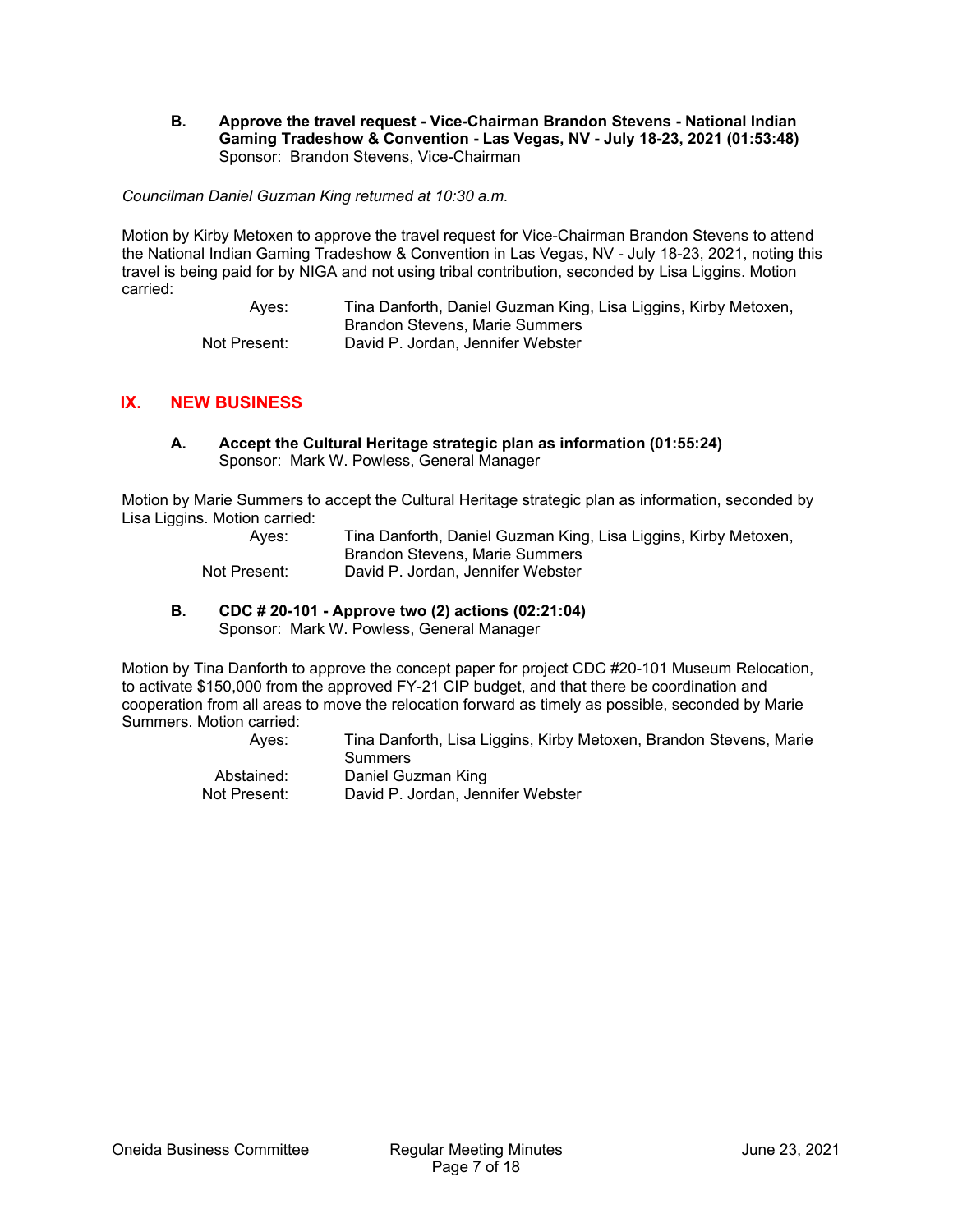#### **C. CIP # 07-009 - Activate funding for Building Demolitions (02:23:40)**  Sponsor: Mark W. Powless, General Manager

*Treasurer Tina Danforth left at 11:01 a.m.* 

*Treasurer Tina Danforth returned at 11:09 a.m.* 

Motion by Lisa Liggins to activate \$155,000 from the approved FY-21 CIP Budget for CIP #07-009 Building Demolitions, seconded by Marie Summers. Motion carried:

| Ayes:        | Tina Danforth, Daniel Guzman King, Lisa Liggins, Kirby Metoxen, |
|--------------|-----------------------------------------------------------------|
|              | Brandon Stevens, Marie Summers                                  |
| Not Present: | David P. Jordan, Jennifer Webster                               |

Motion by Lisa Liggins to direct the General Manager to bring back on open session, historical report on the properties providing information on the value, losses, and any other financial information; to direct the General Manager to bring back a plan for the demolitions including timelines, future use, and anticipated completion dates; and for those reports to be submitted to the July 28, 2021, regular Business Committee meeting agenda, seconded by Marie Summers. Motion carried:

| Ayes:        | Tina Danforth, Daniel Guzman King, Lisa Liggins, Kirby Metoxen, |
|--------------|-----------------------------------------------------------------|
|              | Brandon Stevens, Marie Summers                                  |
| Not Present: | David P. Jordan, Jennifer Webster                               |

#### **D. Determine next steps in accordance with §105.9-1 regarding oaths of office for Oneida Election Board alternates (02:38:54)**  Sponsor: Lisa Liggins, Secretary

*Councilwoman Marie Summers left 11:10 a.m.* 

Motion by Lisa Liggins to accept the discussion regarding oaths of office for Oneida Election Board alternates as information, seconded by Kirby Metoxen. Motion carried:

| Ayes:        | Tina Danforth, Daniel Guzman King, Lisa Liggins, Kirby Metoxen, |
|--------------|-----------------------------------------------------------------|
|              | <b>Brandon Stevens</b>                                          |
| Not Present: | David P. Jordan, Marie Summers, Jennifer Webster                |

*Councilwoman Marie Summers returned at 11:15 a.m.* 

*Item XII. was addressed next.* 

**E. Post one (1) vacancy - Oneida Nation Arts Board (02:45:29)**  Sponsor: Lisa Liggins, Secretary

Motion by Lisa Liggins to post one (1) vacancy for the Oneida Nation Arts Board, seconded by Kirby Metoxen. Motion carried:

| Ayes:        | Tina Danforth, Daniel Guzman King, Lisa Liggins, Kirby Metoxen, |
|--------------|-----------------------------------------------------------------|
|              | Marie Summers                                                   |
| Not Present: | David P. Jordan, Brandon Stevens, Jennifer Webster              |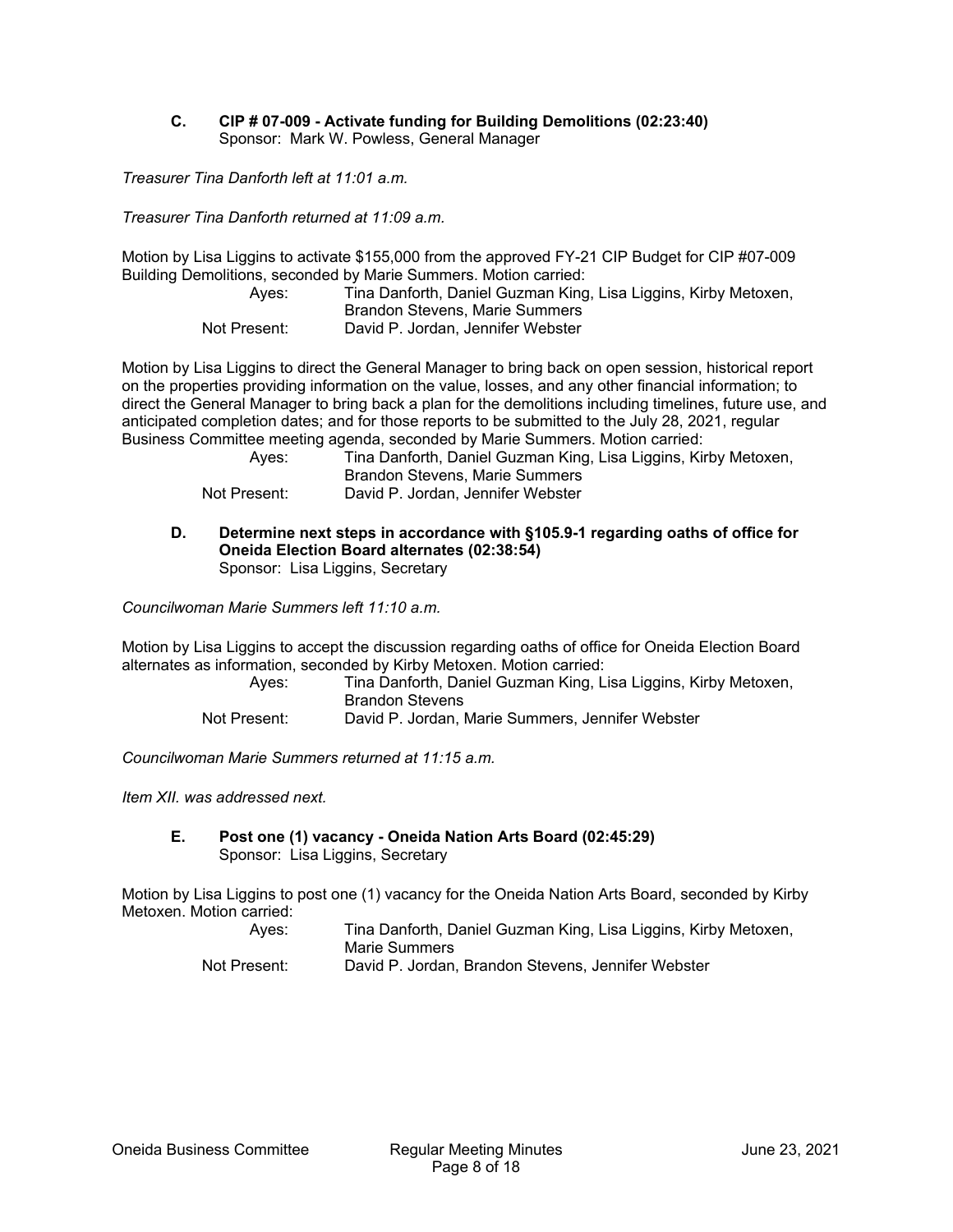**F. Accept the Special Committee on State-Tribal Relations update (02:45:46)**  Sponsor: Lisa Liggins, Secretary

Motion by Lisa Liggins to accept the Special Committee on State-Tribal Relations update, seconded by Marie Summers. Motion carried:

| Ayes:        | Tina Danforth, Daniel Guzman King, Lisa Liggins, Kirby Metoxen, |
|--------------|-----------------------------------------------------------------|
|              | Marie Summers                                                   |
| Not Present: | David P. Jordan, Brandon Stevens, Jennifer Webster              |

**G. Enter the e-poll results into the record regarding the approved Headstart request to post one (1) grant funded Emergency Temporary Bus Monitor (02:46:08)**  Sponsor: Lisa Liggins, Secretary

Motion by Kirby Metoxen to enter the e-poll results into the record regarding the approved Headstart request to post one (1) grant funded Emergency Temporary Bus Monitor, seconded by Marie Summers. Motion carried:

| Ayes:        | Tina Danforth, Daniel Guzman King, Lisa Liggins, Kirby Metoxen, |
|--------------|-----------------------------------------------------------------|
|              | Marie Summers                                                   |
| Not Present: | David P. Jordan, Brandon Stevens, Jennifer Webster              |

# **X. REPORTS**

## **A. OPERATIONAL**

**1. Accept the Public Works Division FY-2021 2nd quarter report (02:46:32)**  Sponsor: Mark W. Powless, General Manager

Motion by Kirby Metoxen to accept the Public Works Division FY-2021 2nd quarter report, seconded by Tina Danforth. Motion carried:

 Ayes: Tina Danforth, Daniel Guzman King, Lisa Liggins, Kirby Metoxen, Marie Summers

Not Present: David P. Jordan, Brandon Stevens, Jennifer Webster

# **B. CORPORATE BOARDS**

**1. Accept the Oneida Golf Enterprise FY-2021 2nd quarter report (02:48:19)**  Sponsor: James Petitjean, Agent/Oneida Golf Enterprise

Motion by Lisa Liggins to accept the Oneida Golf Enterprise FY-2021 2nd quarter report, seconded by Tina Danforth. Motion carried:

| Ayes:        | Tina Danforth, Daniel Guzman King, Lisa Liggins, Kirby Metoxen, |
|--------------|-----------------------------------------------------------------|
|              | Marie Summers                                                   |
| Not Present: | David P. Jordan, Brandon Stevens, Jennifer Webster              |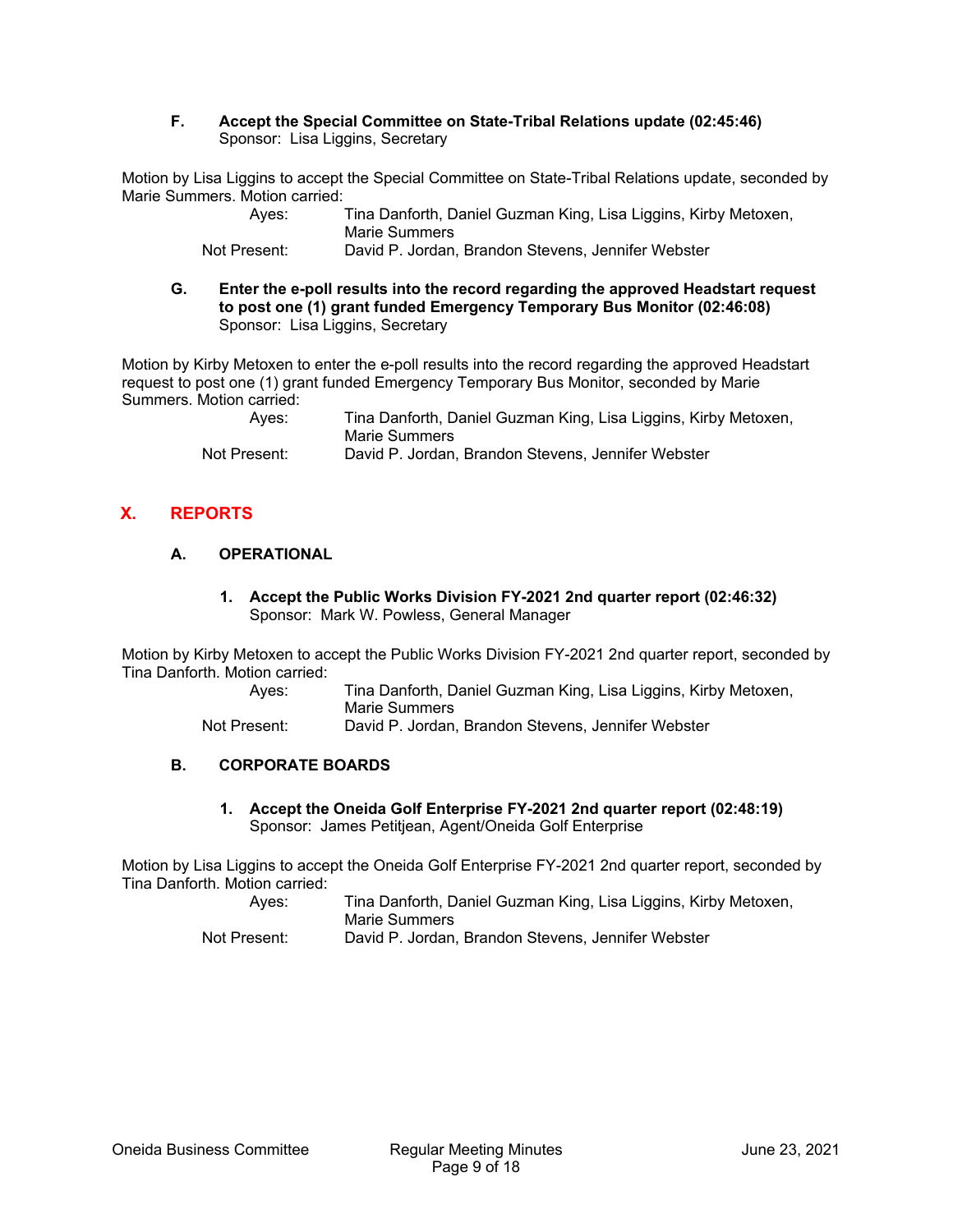# **XI. GENERAL TRIBAL COUNCIL**

#### **A. Discuss General Tribal Council meeting safety protocols (02:48:43)**  Sponsor: Lisa Liggins, Secretary

Motion by Lisa Liggins to defer the discussion regarding General Tribal Council meeting safety protocols to the July 14, 2021, regular Business Committee meeting agenda, seconded by Daniel Guzman King. Motion carried:

| Ayes: | Tina Danforth, Daniel Guzman King, Lisa Liggins, Kirby Metoxen,<br>Marie Summers |
|-------|----------------------------------------------------------------------------------|
|       |                                                                                  |

Not Present: David P. Jordan, Brandon Stevens, Jennifer Webster

#### **B. Approve two (2) actions to schedule a special General Council meeting (02:49:08)**  Sponsor: Lisa Liggins, Secretary

Motion by Marie Summers to defer the two (2) actions to schedule a special General Council meeting to the emergency Business Committee meeting agenda anticipated for next week, seconded by Daniel Guzman King. Motion carried:

| Ayes:        | Tina Danforth, Daniel Guzman King, Lisa Liggins, Kirby Metoxen, |
|--------------|-----------------------------------------------------------------|
|              | Marie Summers                                                   |
| Not Drooppti | Dovid D. Jardan, Pranden Stovens, Jannifar Wabster              |

Not Present: David P. Jordan, Brandon Stevens, Jennifer Webster

## **C. Schedule a special General Tribal Council meeting for the FY-2022 Budget (02:49:38)**

Sponsor: Lisa Liggins, Secretary

Motion by Lisa Liggins to defer the scheduling of a special General Tribal Council meeting for the FY-2022 Budget to the July 14, 2021, regular Business Committee meeting agenda<sup>3</sup>, seconded by Tina Danforth. Motion carried:

 Ayes: Tina Danforth, Daniel Guzman King, Lisa Liggins, Kirby Metoxen, Marie Summers Not Present: David P. Jordan, Brandon Stevens, Jennifer Webster

*Item XII.A.1. was addressed next.* 

<sup>&</sup>lt;sup>3</sup> This item was addressed at the emergency Business Committee meeting held on June 30, 2021.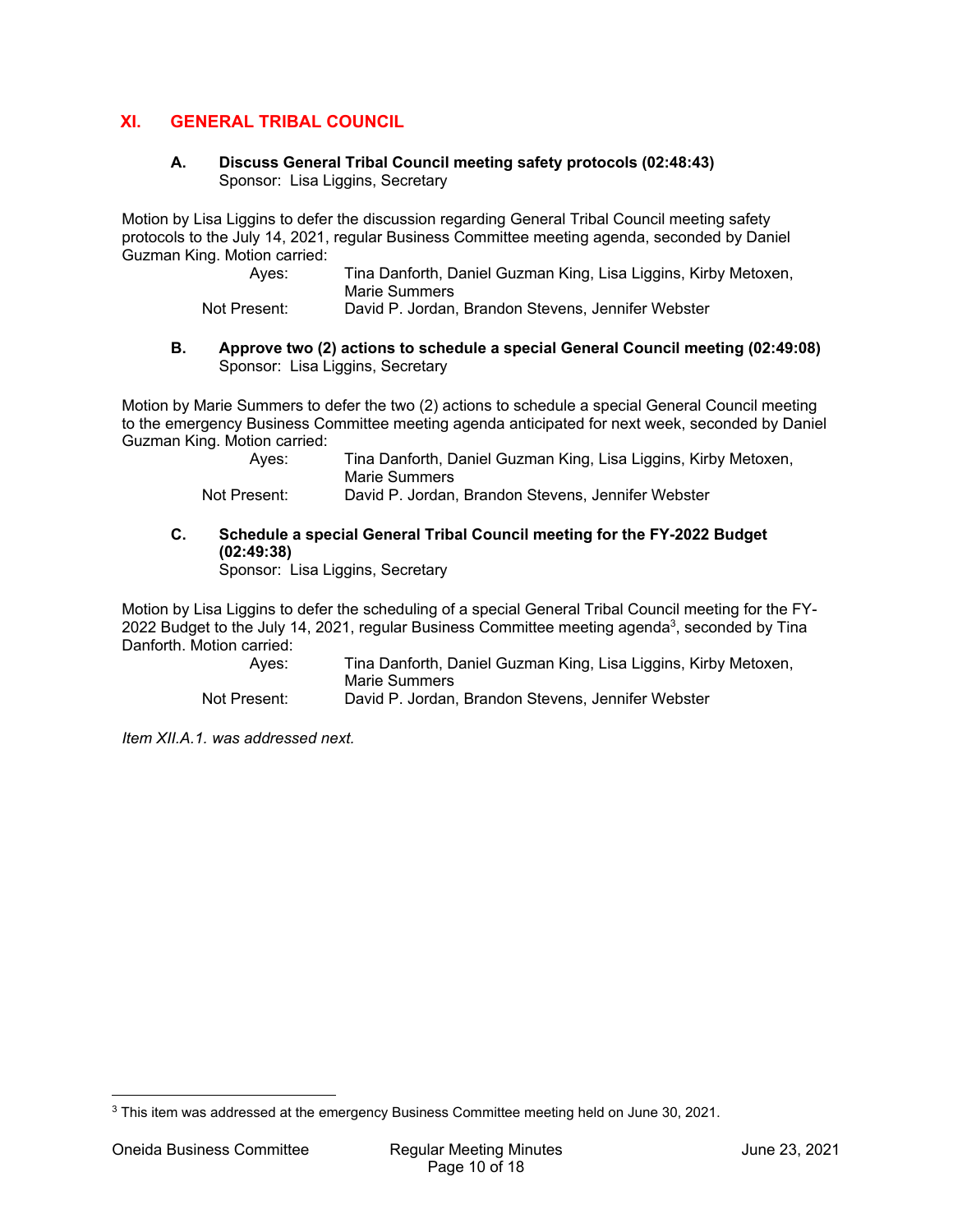## **XII. EXECUTIVE SESSION (02:42:09)**

Motion by Lisa Liggins to go into executive session at 11:15 a.m., seconded by Marie Summers. Motion carried:

| Ayes:        | Tina Danforth, Daniel Guzman King, Lisa Liggins, Kirby Metoxen, |
|--------------|-----------------------------------------------------------------|
|              | Brandon Stevens, Marie Summers                                  |
| Not Present: | David P. Jordan. Jennifer Webster                               |

*The Oneida Business Committee, by consensus, recessed at 11:50 p.m. to 1:30 p.m.* 

*Meeting called to order by Chairman Tehassi Hill at 1:37 p.m.* 

#### *Roll call for the record:*

*Present: Treasurer Tina Danforth; Councilman Daniel Guzman King; Chairman Tehassi Hill; Secretary Lisa Liggins; Councilman Kirby Metoxen; Vice-Chairman Brandon Stevens; Councilwoman Marie Summers; Not Present: Councilman David P. Jordan; Councilwoman Jennifer Webster;* 

*Vice-Chairman Brandon Stevens left at 3:33 p.m.* 

Motion by Marie Summers to come out of executive session at 5:27 p.m., seconded by Kirby Metoxen. Motion carried:

| Ayes:        | Tina Danforth, Daniel Guzman King, Lisa Liggins, Kirby Metoxen, |
|--------------|-----------------------------------------------------------------|
|              | Marie Summers                                                   |
| Not Present: | David P. Jordan, Brandon Stevens, Jennifer Webster              |

*Item V.C. was re-addressed next.* 

## **A. REPORTS**

**1. Accept the Intergovernmental Affairs, Communications, and Self-Governance June 2021 report (02:50:40)** 

Sponsor: Melinda J. Danforth, Director/Intergovernmental Affairs

Motion by Lisa Liggins to accept the Intergovernmental Affairs, Communications, and Self-Governance June 2021 report, seconded by Daniel Guzman King. Motion carried:

| Aves:        | Tina Danforth, Daniel Guzman King, Lisa Liggins, Kirby Metoxen,<br>Marie Summers |
|--------------|----------------------------------------------------------------------------------|
| Not Present: | David P. Jordan, Brandon Stevens, Jennifer Webster                               |

Motion by Lisa Liggins to approve the letter of support and authorize the Chairman to sign the letter of support for the nomination of Mr. Kent Lovern for U.S. Attorney for the Eastern District of WI, seconded by Kirby Metoxen. Motion carried:

| Ayes:        | Tina Danforth, Daniel Guzman King, Lisa Liggins, Kirby Metoxen, |
|--------------|-----------------------------------------------------------------|
|              | Marie Summers                                                   |
| Not Present: | David P. Jordan, Brandon Stevens, Jennifer Webster              |

Motion by Lisa Liggins to approve the amendment identifying an underpayment of \$233,640, to authorize the Chairman to sign the amendment, and to direct Self Governance to send the letter to Indian Health Service (IHS), seconded by Kirby Metoxen. Motion carried:

| Ayes:        | Tina Danforth, Daniel Guzman King, Lisa Liggins, Kirby Metoxen,<br>Marie Summers |
|--------------|----------------------------------------------------------------------------------|
| Not Present: | David P. Jordan, Brandon Stevens, Jennifer Webster                               |

Oneida Business Committee Regular Meeting Minutes June 23, 2021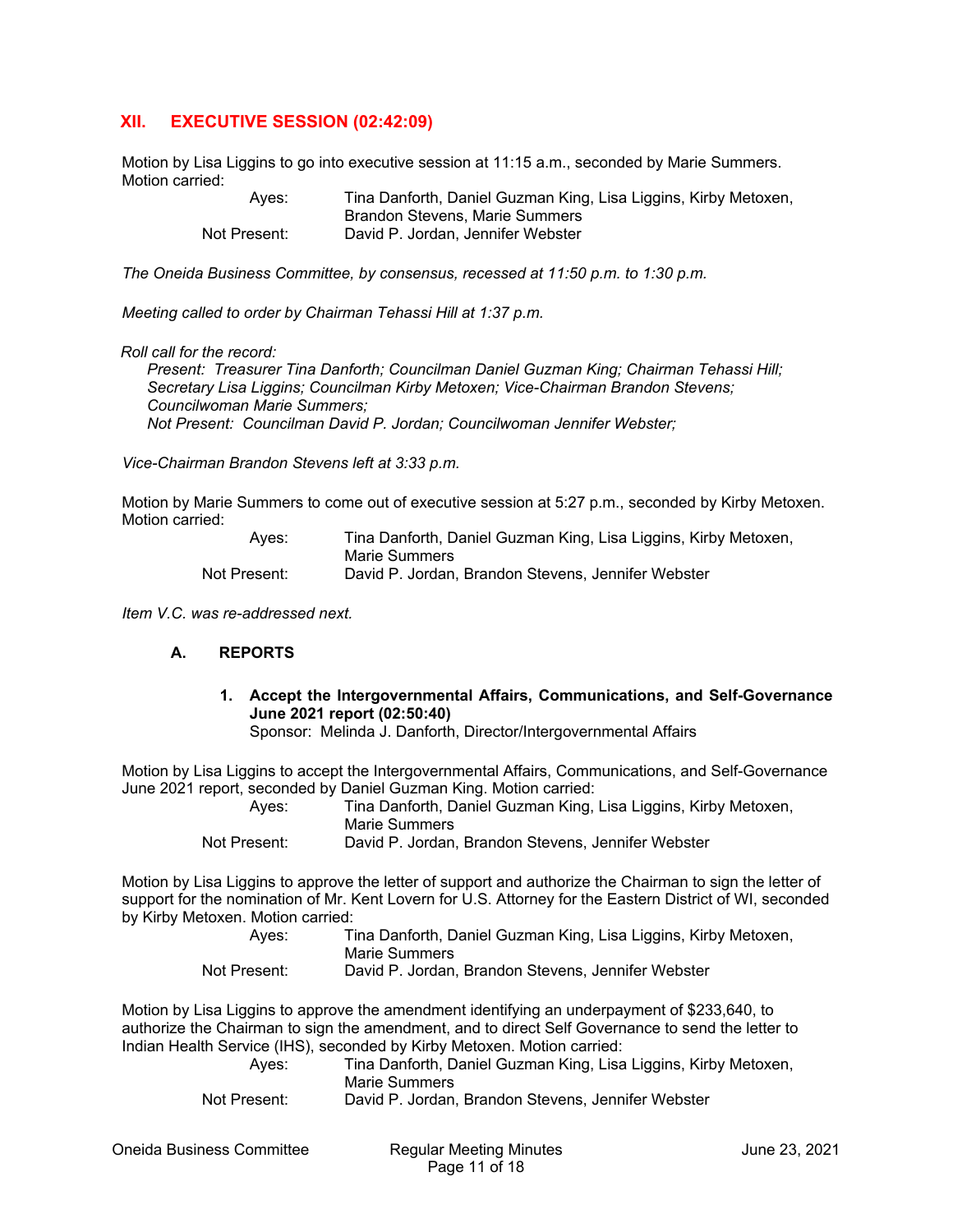Motion by Lisa Liggins to approve the Section 105 Lease Agreement Modification letter, to authorize the Chairman to sign the letter, and to direct Self Governance to submit the letter to IHS, seconded by Kirby Metoxen. Motion carried:

| Ayes:        | Tina Danforth, Daniel Guzman King, Lisa Liggins, Kirby Metoxen, |
|--------------|-----------------------------------------------------------------|
|              | Marie Summers                                                   |
| Not Present: | David P. Jordan, Brandon Stevens, Jennifer Webster              |

Motion by Lisa Liggins to approve the letter supporting changing the IHS Bemidji Area to the IHS Great Lakes Area, to authorize the Chairman to sign the letter, and to direct Self Governance to submit the letter to the Area Director, seconded by Daniel Guzman King. Motion carried:

| Ayes:        | Tina Danforth, Daniel Guzman King, Lisa Liggins, Kirby Metoxen, |
|--------------|-----------------------------------------------------------------|
|              | Marie Summers                                                   |
| Not Present: | David P. Jordan. Brandon Stevens. Jennifer Webster              |

Motion by Lisa Liggins to assign Chief Counsel, Chief Financial Officer, General Manager, Retail General Manager, Intergovernmental Affairs Director, and Business Analyst, and/or their designees, to the Business Strategy for Marijuana Legalization Team, seconded by Marie Summers. Motion carried:

| Ayes:        | Tina Danforth, Daniel Guzman King, Lisa Liggins, Kirby Metoxen, |
|--------------|-----------------------------------------------------------------|
|              | Marie Summers                                                   |
| Not Present: | David P. Jordan, Brandon Stevens, Jennifer Webster              |

Motion by Lisa Liggins to direct the Business Strategy for Marijuana Legalization Team to provide reports at each Community and Economic Development Planning Committee meeting and to prepare an update for the 2022 annual General Tribal Council meeting, seconded by Kirby Metoxen. Motion carried:

| Aves:        | Tina Danforth, Daniel Guzman King, Lisa Liggins, Kirby Metoxen,<br>Marie Summers |
|--------------|----------------------------------------------------------------------------------|
| Not Present: | David P. Jordan, Brandon Stevens, Jennifer Webster                               |

**2. Accept the Chief Financial Officer June 2021 report (02:53:40)**  Sponsor: Larry Barton, Chief Financial Officer

Motion by Lisa Liggins to accept the Chief Financial Officer June 2021 report, seconded by Marie Summers. Motion carried:

| Ayes:        | Tina Danforth, Daniel Guzman King, Lisa Liggins, Kirby Metoxen, |
|--------------|-----------------------------------------------------------------|
|              | Marie Summers                                                   |
| Not Present: | David P. Jordan, Brandon Stevens, Jennifer Webster              |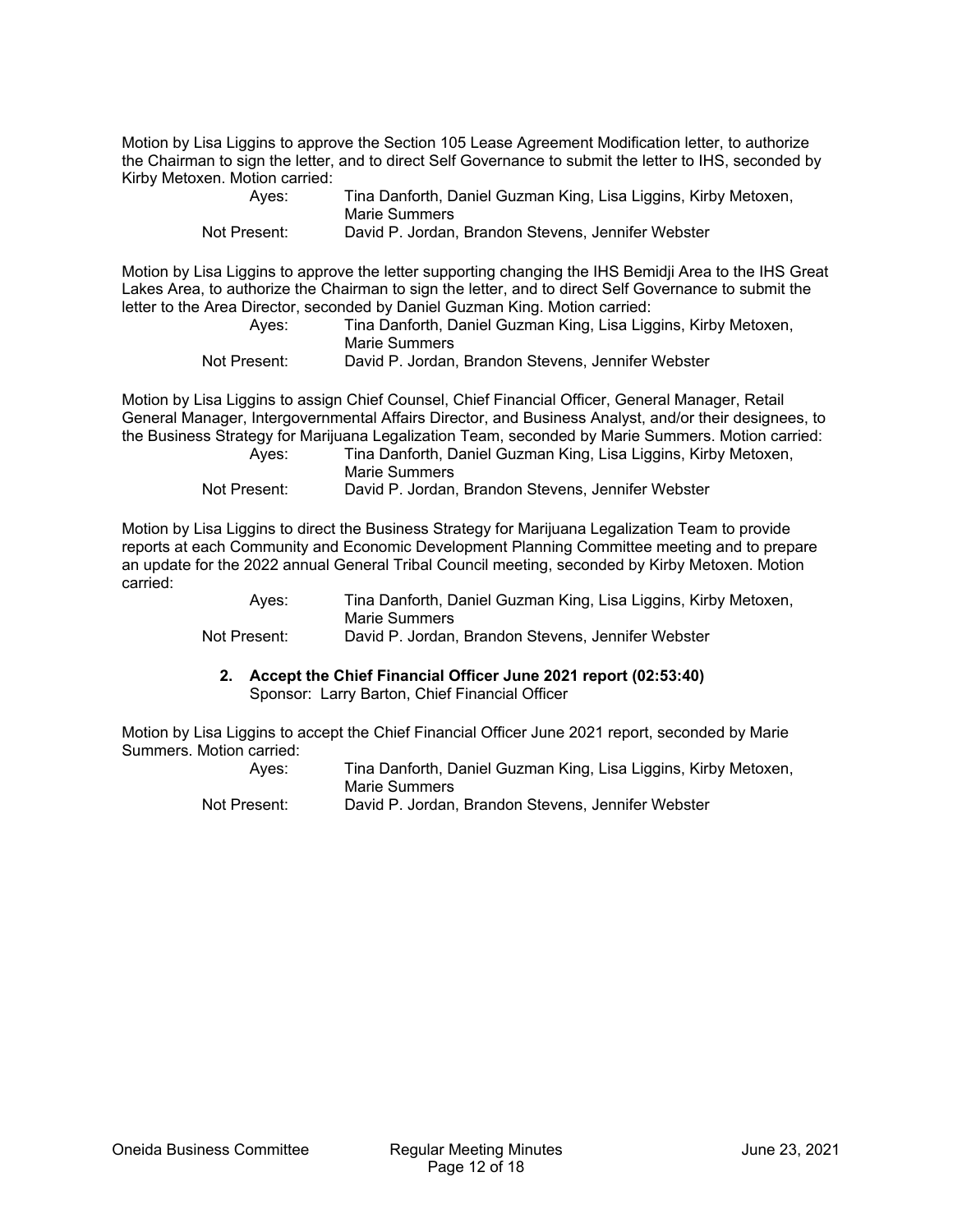# **3. Accept the Chief Counsel report (02:53:52)**

Sponsor: Jo Anne House, Chief Counsel

Motion by Lisa Liggins to accept the Chief Counsel report, seconded by Marie Summers. Motion carried:

| Ayes:        | Tina Danforth, Daniel Guzman King, Lisa Liggins, Kirby Metoxen, |
|--------------|-----------------------------------------------------------------|
|              | Marie Summers                                                   |
| Not Present: | David P. Jordan, Brandon Stevens, Jennifer Webster              |

Motion by Lisa Liggins to authorize the Oneida Law Office to take all necessary and appropriate action to collect the costs awarded by the court, seconded by Marie Summers. Motion carried:

| Ayes: | Tina Danforth, Daniel Guzman King, Lisa Liggins, Kirby Metoxen,<br>Marie Summers |
|-------|----------------------------------------------------------------------------------|
|       |                                                                                  |

Not Present: David P. Jordan, Brandon Stevens, Jennifer Webster

Motion by Lisa Liggins to direct that the Oneida Business Committee will participate in a Brackeen Legal Update remotely, seconded by Daniel Guzman King. Motion carried:

| Ayes:        | Tina Danforth, Daniel Guzman King, Lisa Liggins, Kirby Metoxen,<br>Marie Summers |
|--------------|----------------------------------------------------------------------------------|
| Not Present: | David P. Jordan, Brandon Stevens, Jennifer Webster                               |

Motion by Daniel Guzman King to approve the Opioid Litigation Purdue Pharma Chapter 11 Bankruptcy Plan, seconded by Marie Summers. Motion carried:

| Ayes:        | Tina Danforth, Daniel Guzman King, Lisa Liggins, Kirby Metoxen,<br>Marie Summers |
|--------------|----------------------------------------------------------------------------------|
| Not Present: | David P. Jordan, Brandon Stevens, Jennifer Webster                               |

# **4. Accept the General Manager report (02:54:50)**

Sponsor: Mark W. Powless, General Manager

Motion by Kirby Metoxen to accept the General Manager report, seconded by Marie Summers. Motion carried:

| Ayes:        | Tina Danforth, Daniel Guzman King, Lisa Liggins, Kirby Metoxen, |
|--------------|-----------------------------------------------------------------|
|              | Marie Summers                                                   |
| Not Present: | David P. Jordan, Brandon Stevens, Jennifer Webster              |

# **5. Accept the May 2021 Treasurer's report (02:55:02)**

Sponsor: Tina Danforth, Treasurer

Motion by Lisa Liggins to accept the May 2021 Treasurer's report, seconded by Marie Summers. Motion carried:

| Ayes:        | Tina Danforth, Daniel Guzman King, Lisa Liggins, Kirby Metoxen, |
|--------------|-----------------------------------------------------------------|
|              | Marie Summers                                                   |
| Not Present: | David P. Jordan, Brandon Stevens, Jennifer Webster              |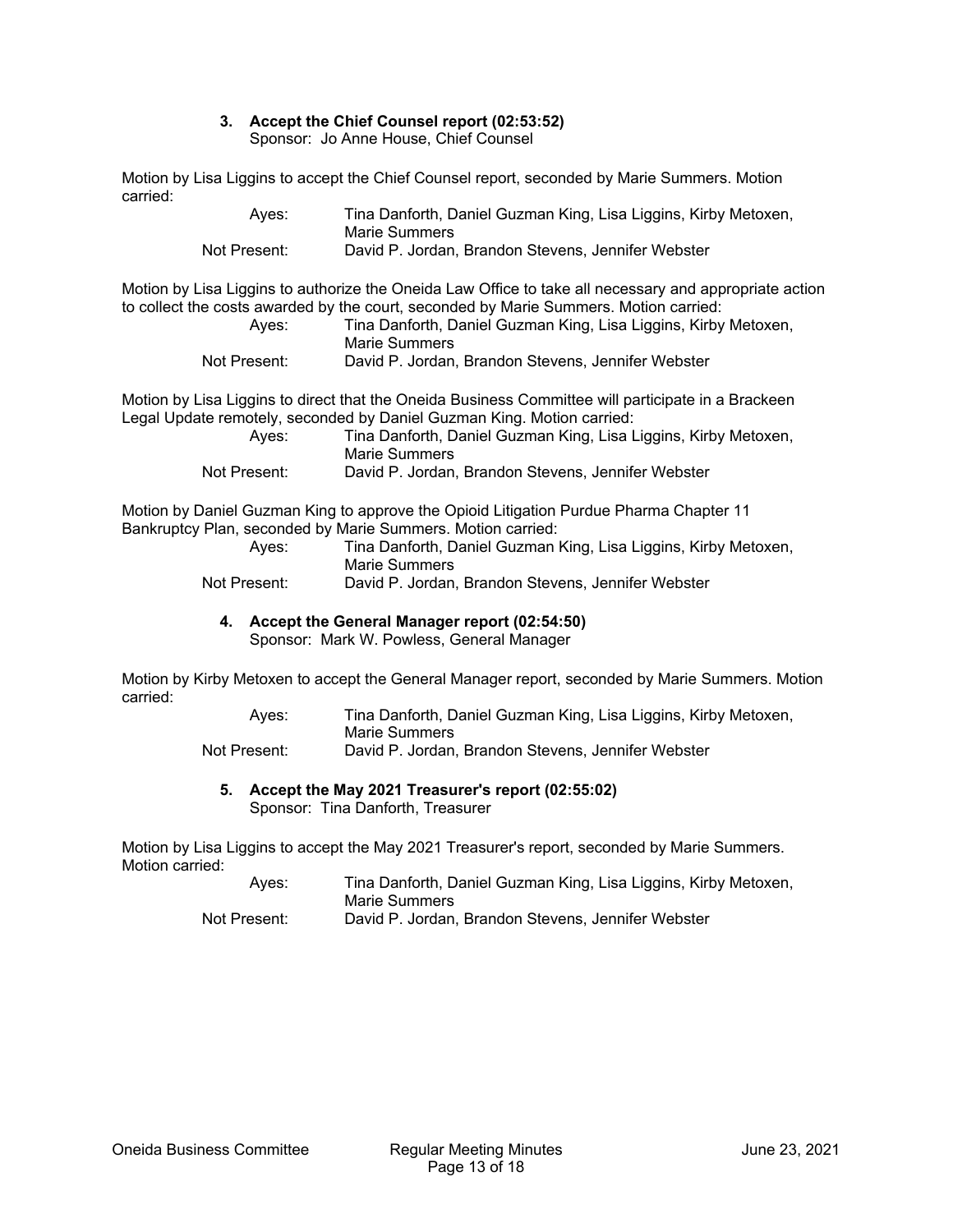#### **6. Accept the Oneida Golf Enterprise FY-2021 2nd quarter executive report (02:55:14)**

Sponsor: James Petitjean, Agent/Oneida Golf Enterprise

Motion by Kirby Metoxen to accept the Oneida Golf Enterprise FY-2021 2nd quarter executive report, seconded by Marie Summers. Motion carried:

> Ayes: Tina Danforth, Daniel Guzman King, Lisa Liggins, Kirby Metoxen, Marie Summers Not Present: David P. Jordan, Brandon Stevens, Jennifer Webster

**7. Joint Marketing 2nd quarter report (02:55:27)**  Sponsor: Lisa Liggins, Secretary

Motion by Lisa Liggins to direct Councilman Kirby Metoxen to follow up with Joint Marketing regarding their missing report, seconded by Daniel Guzman King. Motion carried:

 Ayes: Tina Danforth, Daniel Guzman King, Lisa Liggins, Marie Summers Abstained: Kirby Metoxen Not Present: David P. Jordan, Brandon Stevens, Jennifer Webster

# **B. AUDIT COMMITTEE**

**1. Review request regarding NG-020-036 and determine next steps (02:55:43)**  Sponsor: Marie Summers, Councilwoman

Motion by Marie Summers to direct the request for NG-020-036 to be submitted to the Business Committee by January 4, 20224, and to have the Chief Financial Officer and General Manager provide status updates in their reports, seconded by Tina Danforth. Motion carried:

 Ayes: Tina Danforth, Daniel Guzman King, Lisa Liggins, Kirby Metoxen, Marie Summers

Not Present: David P. Jordan, Brandon Stevens, Jennifer Webster

<sup>4</sup> The deadline provided in this motion is being applied to two (2) actions taken by at the May 26, 2021, regular Business Committee meeting regarding NG-020-036: 1) Motion by Lisa Liggins to direct the General Manager, Gaming General Manager, Retail General Manager, and Chief Financial Officer to develop a standard SOP which includes processes for purchase, inventory, disbursement and reconciliation and that gift cards shall be used as the last choice, seconded by Marie Summers. Motion carried; and 2) Motion by Jennifer Webster to direct the Law Office and the General Manager to reconcile the gift cards at BayBank and make recommendations to account for and either return the card to cash, return to the grant, or disburse in some other approved manner, seconded by David P. Jordan. Motion carried.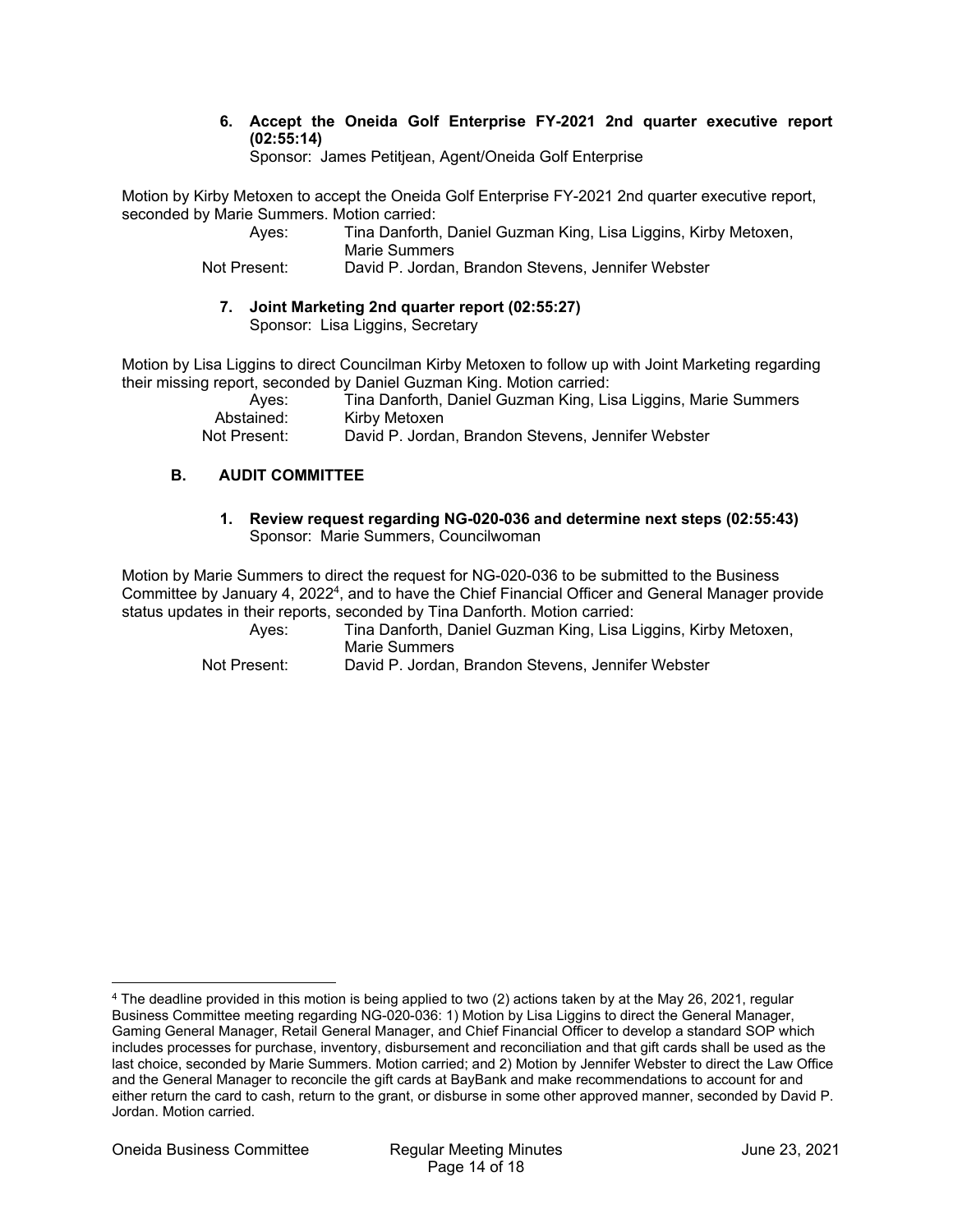#### **2. Review request regarding AR-369 and determine next steps (02:56:33)**  Sponsor: Marie Summers, Councilwoman

Motion by Lisa Liggins to direct the General Manager conduct an operational assessment of the program and provide a written report for open session regarding the program for the August 25, 2021, regular Business Committee meeting, noting an updated memo will be submitted for the record, seconded by Marie Summers. Motion carried:

| Ayes:        | Tina Danforth, Daniel Guzman King, Lisa Liggins, Kirby Metoxen,<br>Marie Summers |
|--------------|----------------------------------------------------------------------------------|
| Not Present: | David P. Jordan, Brandon Stevens, Jennifer Webster                               |

Motion by Daniel Guzman King to direct the General Manager follow up with the tribal member and provide response to the questions the tribal member submitted with regard to Audit Request 369, seconded by Marie Summers. Motion carried:

| Ayes:        | Tina Danforth, Daniel Guzman King, Lisa Liggins, Kirby Metoxen, |
|--------------|-----------------------------------------------------------------|
|              | Marie Summers                                                   |
| Not Present: | David P. Jordan, Brandon Stevens, Jennifer Webster              |

## **C. NEW BUSINESS**

**1. File # 2021-DR09-01 - Review and determine next steps (02:58:57)**  Sponsor: Jessica Vandekamp, Employee Relations Representative

Motion by Lisa Liggins that complaint # 2021-DR09-01 does not have merit, seconded by Kirby Metoxen. Motion carried:

| Ayes:        | Tina Danforth, Daniel Guzman King, Lisa Liggins, Kirby Metoxen |
|--------------|----------------------------------------------------------------|
| Abstained:   | Marie Summers                                                  |
| Not Present: | David P. Jordan, Brandon Stevens, Jennifer Webster             |

**2. Review the 2021 Annual Performance Evaluations update and determine next steps (02:59:51)** 

Sponsor: Jessica Vandekamp, Employee Relations Representative

Motion by Kirby Metoxen to accept the discussion regarding the 2021 Annual Performance Evaluations update as information, seconded by Daniel Guzman King. Motion carried:

| Ayes:        |               | Tina Danforth, Daniel Guzman King, Lisa Liggins, Kirby Metoxen, |  |
|--------------|---------------|-----------------------------------------------------------------|--|
|              | Marie Summers |                                                                 |  |
| Not Present: |               | David P. Jordan, Brandon Stevens, Jennifer Webster              |  |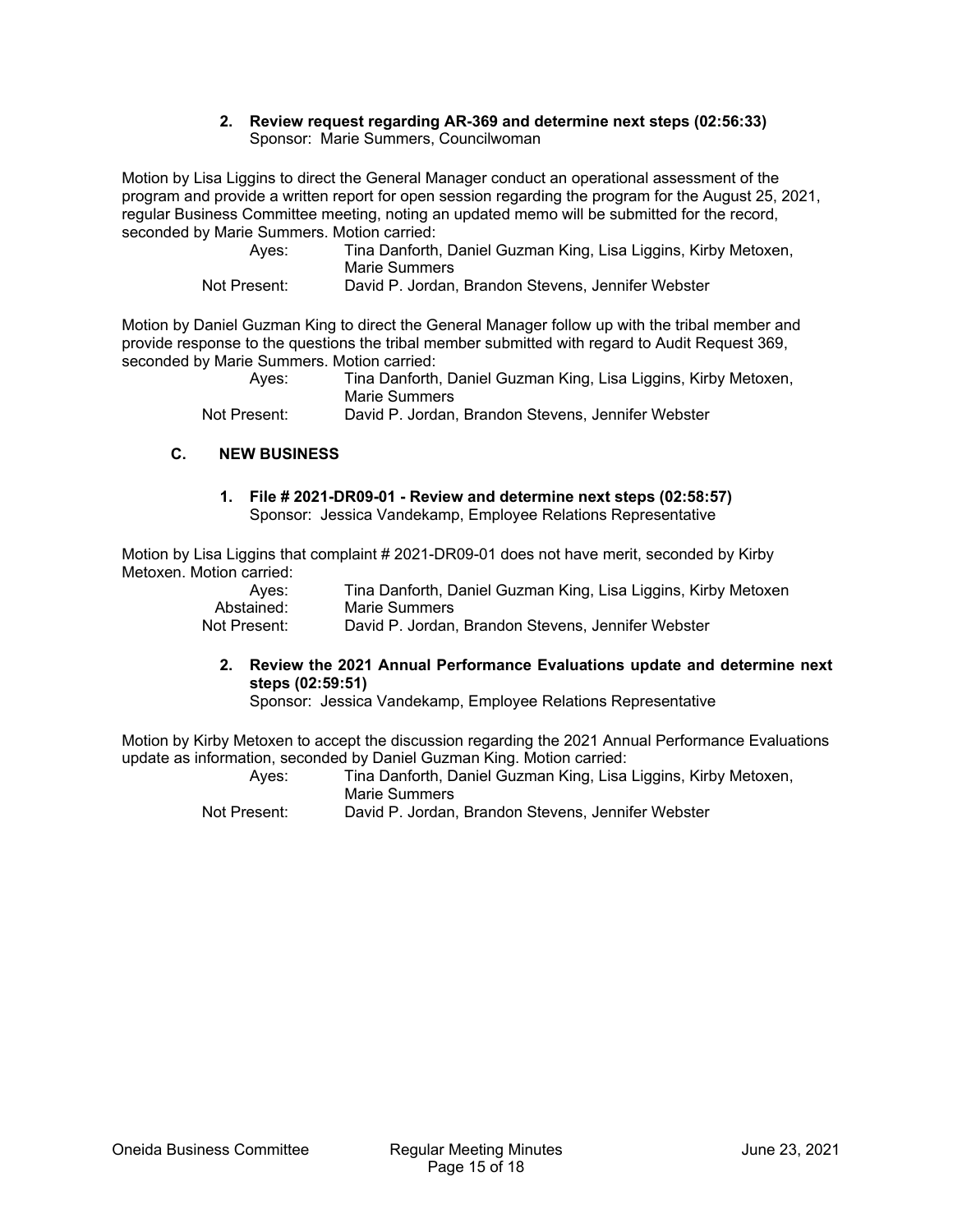#### **3. Approve the communication plan for the 2020 -2023 OBC Broad Goals (03:00:07)**  Sponsor: Jessica Vandekamp, Employee Relations Representative

Motion by Lisa Liggins to assign the Strategic Planner to: 1) create and maintain a tracking system of which broad goals are being worked on and/or initiatives associated with each broad goal; 2) facilitate any necessary meetings regarding broad goals; and 3) outline, implement and communicate the reporting expectations to everyone, seconded by Marie Summers. Motion carried:

| Ayes:        | Tina Danforth, Daniel Guzman King, Lisa Liggins, Kirby Metoxen,<br>Marie Summers |
|--------------|----------------------------------------------------------------------------------|
| Not Present: | David P. Jordan, Brandon Stevens, Jennifer Webster                               |

Motion by Lisa Liggins to direct the Intergovernmental Affairs Director, or designee, to work with the Strategic Planner in creating a communications plan and implementing the plan for Direct Reports, Employees, and the membership, seconded by Marie Summers. Motion carried:

| Ayes:          | Tina Danforth, Daniel Guzman King, Lisa Liggins, Kirby Metoxen, |
|----------------|-----------------------------------------------------------------|
|                | Marie Summers                                                   |
| $\blacksquare$ | <b>Dudd D. Lades David D. Officers</b> Legal Control of a       |

| Not Present: | David P. Jordan, Brandon Stevens, Jennifer Webster |
|--------------|----------------------------------------------------|
|--------------|----------------------------------------------------|

**4. Accept the Oneida Golf Enterprise Agent transition plan (03:01:23)**  Sponsor: James Petitjean, Agent/Oneida Golf Enterprise

Motion by Lisa Liggins to accept the Oneida Golf Enterprise Agent transition plan, seconded by Marie Summers. Motion carried:

| Aves:        | Tina Danforth, Daniel Guzman King, Lisa Liggins, Kirby Metoxen, |
|--------------|-----------------------------------------------------------------|
|              | Marie Summers                                                   |
| Not Present: | David P. Jordan, Brandon Stevens, Jennifer Webster              |

**5. Review the posting requests and determine next steps - Big Bear Media (03:01:38)** 

Sponsor: Mark W. Powless, General Manager

Motion by Kirby Metoxen to delete this item from the agenda, seconded by Marie Summers. Motion carried:

| Ayes:        | Tina Danforth, Daniel Guzman King, Lisa Liggins, Kirby Metoxen, |
|--------------|-----------------------------------------------------------------|
|              | Marie Summers                                                   |
| Not Present: | David P. Jordan, Brandon Stevens, Jennifer Webster              |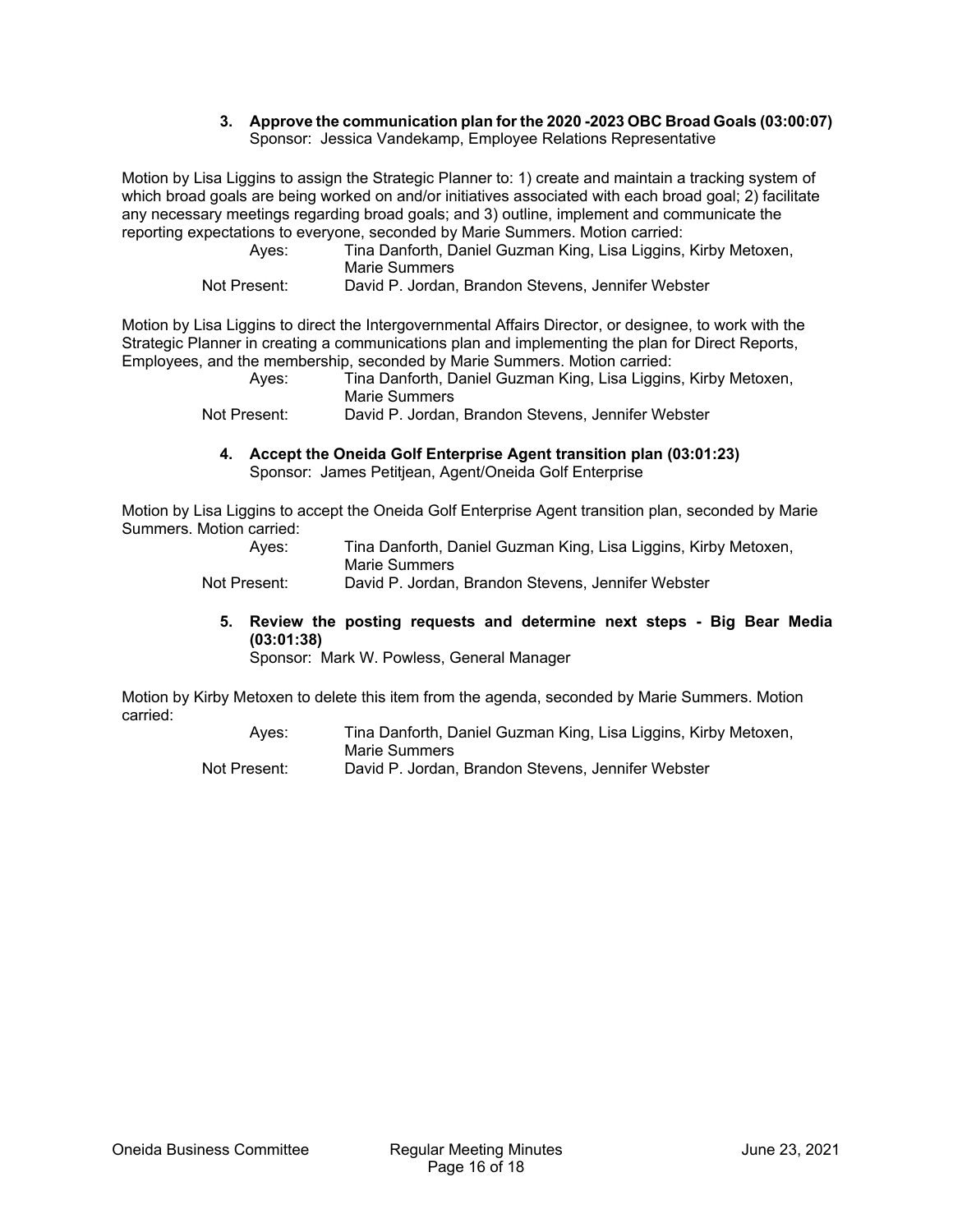## **6. Determine next steps regarding June 22, 2021, Gaming General Manager presentation (03:01:53)**

Sponsor: Louise Cornelius, Gaming General Manager

Motion by Marie Summers to accept the Oneida Casino Master Plan presentation dated June 22, 2021, to schedule a General Tribal Council meeting on September 16, 2021, and to direct the Secretary to work with the Gaming General Manager to formulate the agenda and meeting materials which will be presented to the Business Committee for approval, seconded by Kirby Metoxen. Motion carried:

| Ayes:        | Tina Danforth, Daniel Guzman King, Lisa Liggins, Kirby Metoxen, |
|--------------|-----------------------------------------------------------------|
|              | Marie Summers                                                   |
| Not Present: | David P. Jordan, Brandon Stevens, Jennifer Webster              |

Motion by Lisa Liggins to accept the Global Market Advisors file # 024-21 assessment and recommendations and direct the Secretary to schedule a special BC work session to discuss next steps in the next 30 days, seconded by Marie Summers. Motion carried:

| Ayes:        | Tina Danforth, Daniel Guzman King, Lisa Liggins, Kirby Metoxen,<br>Marie Summers |
|--------------|----------------------------------------------------------------------------------|
| Not Present: | David P. Jordan, Brandon Stevens, Jennifer Webster                               |

**7. Approve a limited waiver of sovereign immunity - Baker Tilly US LLP engagement letter - file # 2021-0365 (03:03:03)**  Sponsor: Larry Barton, Chief Financial Officer

Motion by Kirby Metoxen to approve a limited waiver of sovereign immunity for the Baker Tilly US LLP engagement letter - file # 2021-0365, seconded by Lisa Liggins. Motion carried:

| Aves:        | Tina Danforth, Daniel Guzman King, Lisa Liggins, Kirby Metoxen,<br>Marie Summers |
|--------------|----------------------------------------------------------------------------------|
| Not Present: | David P. Jordan, Brandon Stevens, Jennifer Webster                               |

**8. Consider a request from the Anna John Resident Centered Care Community Board pursuant to §105.7-4 (03:03:21)** 

Sponsor: Kristin Jorgenson-Dann, Chair/Anna John Resident Centered Care Community Board

Motion by Lisa Liggins to terminate the appointment of Kenny Kriescher to the Anna John Resident Centered Care Community Board as recommended by the Board in accordance with Section 105.7-4 of the law, seconded by Daniel Guzman King. Motion carried<sup>5</sup>:

 Ayes: Tina Danforth, Daniel Guzman King, Lisa Liggins, Kirby Metoxen, Marie Summers

Not Present: David P. Jordan, Brandon Stevens, Jennifer Webster

<sup>5</sup> This action required a 2/3 vote. With the unanimous vote of support, this requirement was met.